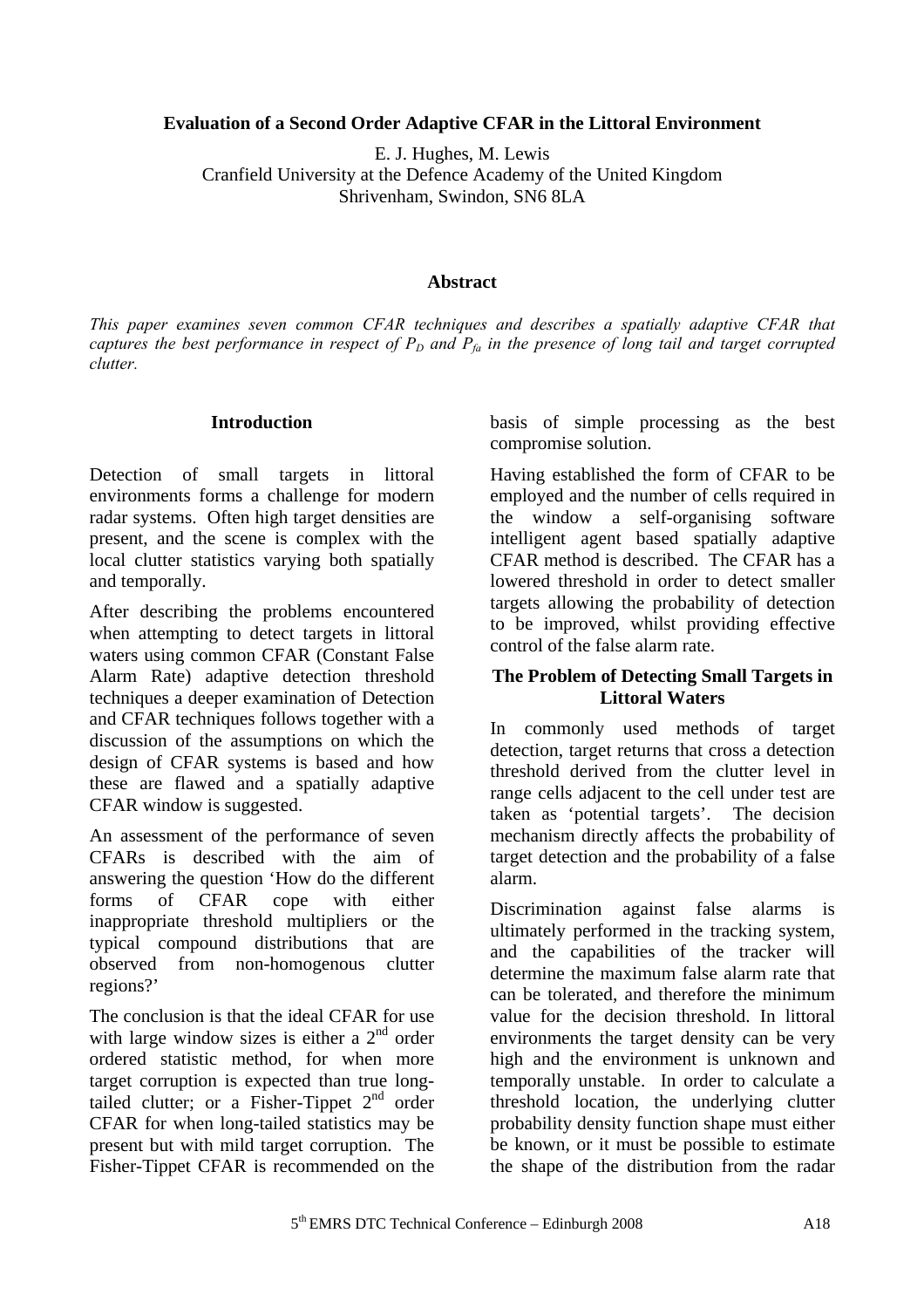alarms being generated. The result is a slight reduction in the probability of detection equivalent to a small loss of signal to noise ratio.

Using a large number of samples reduces the error in the measured parameter but increases the risk that some of the farther samples are not representative of the clutter in the region of the test cell. It also increases the chance that the cells may contain targets, which again are not observations. To detect very small targets, the threshold must be lowered resulting in an increased false alarm rate. If the threshold is reduced too far, the number of false alarms increases dramatically. It is therefore not a trivial matter to depress the detection threshold and simultaneously control the false alarm rate in a difficult littoral environment.

# **Detection and CFAR**

The detection of targets relies on being able to separate target returns from background signal. In practice, a cell will contain either a background signal (receiver noise + clutter echo), or target plus background. The premise underlying classical CFAR processing is that if the statistics of the noise/clutter are known and a good estimate of the low-order moments (or central moments) is generated from the measured data (typically 30 samples) a threshold level can be calculated that will achieve the maximum probability of detection together with the maximum tolerable probability of false alarm.

In reality, both the statistical distribution of the target and the statistical distribution of the background are unknown, and in a nonstationary littoral environment, it may also not be possible to determine the instantaneous probability distributions of either.

All this requires that the threshold be adjusted locally to maintain a maximum probability of detection, whilst not exceeding the maximum tolerable probability of false alarm. The best that can be achieved in reality is to set a threshold level that provides the highest number of total returns that the tracker can

process and separate into target tracks and clutter. Due to the complexity and nonstationary statistics of the environment, the probability of detection that results will be the best that is achievable for the target at the instant of observation.

It has been found that in order to gather sufficient samples to obtain a reasonable estimate of the mean and standard deviation of the clutter statistics, the samples must be drawn from a spatio-temporal region. In order to make the samples as consistent as possible, the topology of each local region must be optimised to the current environment and since this is unknown and dynamic, the region must be adaptive. As the statistics are non-stationary, only a limited time history may be used. Although sources of thermal noise are likely to be independent, clutter samples tend to be highly correlated. Thus the number of truly independent samples is reduced, again leading to poor estimates of the statistics.

# **Constant False Alarm Rate (CFAR) Techniques**

All CFARs maintain a constant false alarm rate at the expense of detection probability and so introduce a processing loss. This loss depends upon the particular implementation and is often in the region of 1 - 2 dB and is related to the number of samples that are gathered in order to determine the statistical properties of the local background.

The optimal CFAR process for thermal noise is the Cell Averaging CFAR, in particular such techniques perform optimally in uniform Rayleigh clutter [1]. Although the detection threshold is adaptive there are a number of disadvantages to this scheme. The statistical parameter is estimated from a relatively small number of samples and so is likely to differ from the true population value. The uncertainty in the threshold level results in it being set high side to prevent an excessive number of false representative of the clutter.

On the other hand a small number of cells will reduce the chance of non-representative values being present but gives a poorer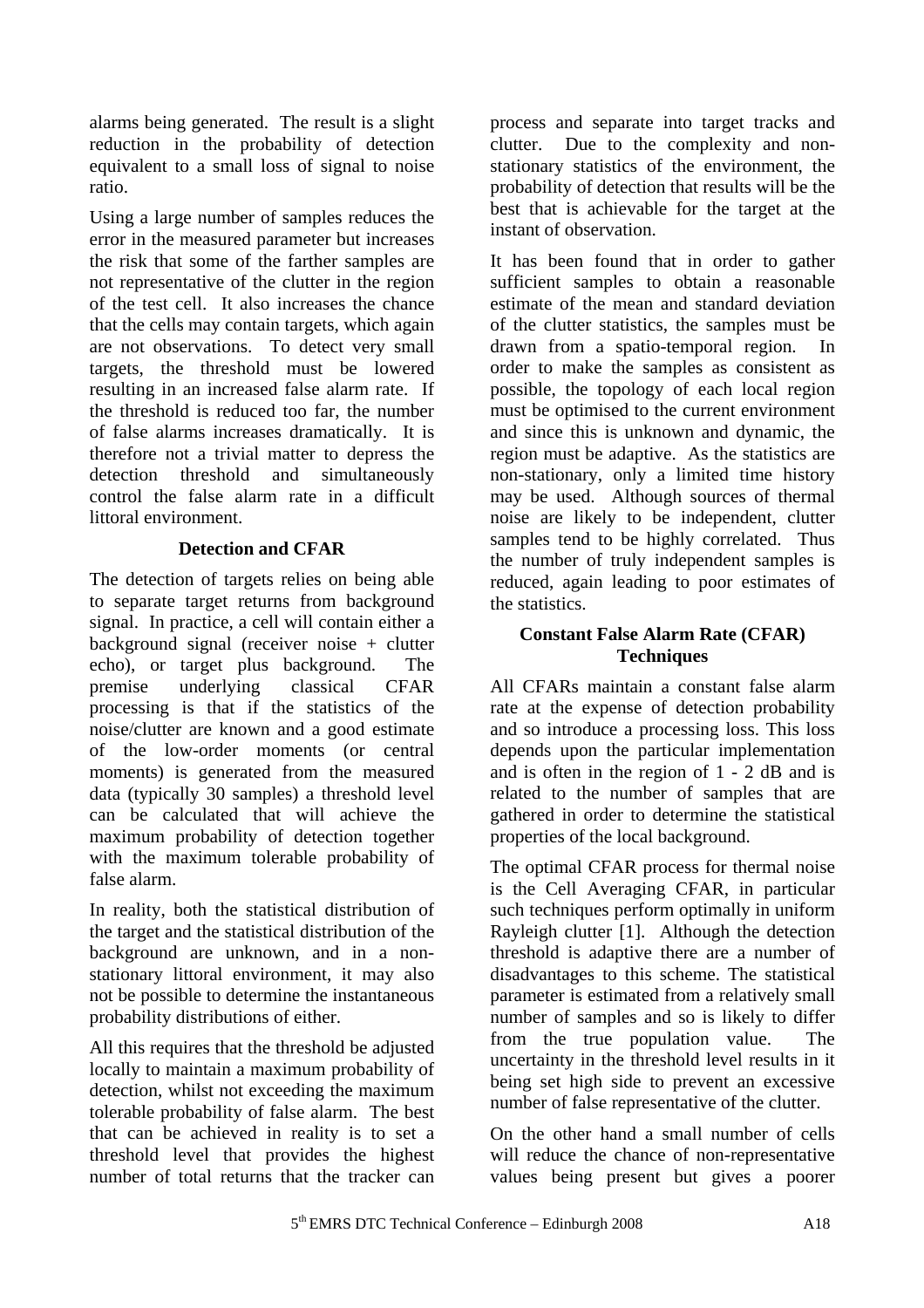measure of the parameter and a greater CFAR loss.

Very many variants of the cell averaging CFAR have been developed with one of the most successful in practice being the Order Statistic CFAR (OSCFAR). Here a nonparametric ranking process is used to determine the threshold level. The OSCFAR performs robustly in clutter regions, but the threshold is often set pessimistically in regions of pure noise. The OSCFAR is related strongly to the process of median filtering.

Anastassopoulos and Lampropoulos [1] discuss a number of other CFAR schemes that attempt to overcome the problems of clutter edges, multiple targets and non-Rayleigh clutter. Although a solution is presented the authors admit that the CFAR proposed requires an execution time that is nearly a factor of three greater than an order statistic CFAR of the same length.

# **Second-Order CFAR**

If higher order statistics can be estimated accurately, any variations in both the spread and the shape of the clutter distribution could be accounted for and be used to set a threshold dependent not only on the mean of the clutter level but also the standard deviation. The disadvantage would appear to be the need for an even larger number of samples than is required for simple CA-CFAR.

In order to answer the question '*how many* samples are needed in practice?' seven first and  $\frac{1}{2}$ nd order CFAR systems were considered. The processes are summarised in equations 2 to 7, where  $T_1$  is the threshold for the first order CFAR,  $T_2$  is the  $2<sup>nd</sup>$  order threshold level,  $v_i$  are the background voltage magnitude samples from the local region and  $k_1$  and  $k_2$  are the multiplication factors required to give the desired false alarm probability for the  $1<sup>st</sup>$  and  $2<sup>nd</sup>$  order CFARs respectively.

Linear CA:  $v > k_1 \times \text{mean}(v)$ 

In CA-CFAR the threshold is set at the mean of the levels either side of the cell being examined multiplied by a factor.

$$
T_1 = k_1 \frac{1}{N} \sum_{i=1}^{N} v_i
$$
 (1)

 $\bullet$  2<sup>nd</sup> Order Linear CA:

$$
v > k_2 \times \text{std}(v) + \text{mean}(v)
$$

The simplest  $2<sup>nd</sup>$  order CFAR is an extension of linear cell-averaging [2]. The concept is instead of setting the threshold as a factor times the mean background voltage, the threshold is set to the mean background voltage plus a factor times the standard deviation.

$$
T_2 = \frac{1}{N} \sum_{i=1}^{N} v_i + k_2 \sqrt{\frac{1}{N-1} \sum_{i=1}^{N} v_i^2 - \left(\frac{1}{N} \sum_{i=1}^{N} v_i\right)^2} (2)
$$

- OS:  $v > k_1 \times \text{median}(v)$
- $\bullet$  2<sup>nd</sup> OS:

 $v > k_2 \times \text{range}_{(25-75)}(v) +$ **median**(**v**)

Order Statistic methods are described by equations 3 and 4 where *V* is the vector of all local target voltage samples,  $P_{25}$ ,  $P_{50}$  and  $P_{75}$ are the  $25<sup>th</sup>$  percentile,  $50<sup>th</sup>$  percentile (median) and  $75<sup>th</sup>$  percentile respectively.

$$
T_1 = k_1 P_{75}(V)
$$
 (3)

$$
T_2 = P_{50}(V) + k_2 (P_{75}(V) - P_{25}(V))
$$
 (4)

 $\bullet$  2<sup>nd</sup> Order Fisher-Tippet CA:

 $log(v) > k_2 \times std(log(v)) + mean(log(v))$ 

Given that sea and land clutter can often have a long-tailed probability distribution, it makes sense to investigate approaches that estimate the shape (i.e. length of tail) directly. If the clutter has a log-normal probability density function, then after passing the received signal through a logarithmic amplifier, the probability density function will be normally distributed, with the mean and standard deviation of the probability density function describing its shape uniquely.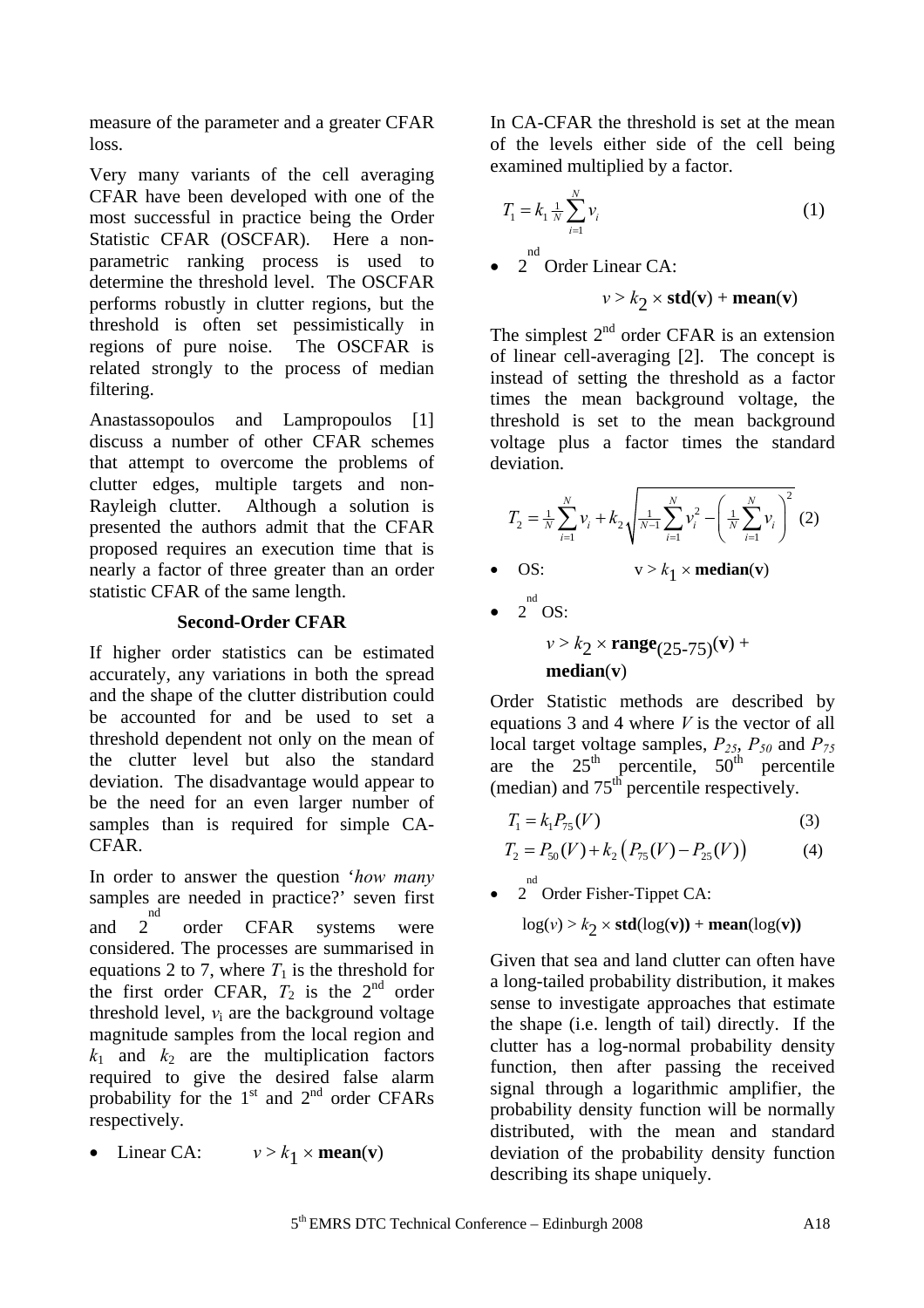If the clutter follows a Weibull distribution, then after a logarithmic amplifier, the statistics will follow a Fisher-Tippet distribution. Equation 5 describes a  $2<sup>nd</sup>$  order CFAR process based on processing the logarithm of voltage.

$$
T_2 = \frac{1}{N} \sum_{i=1}^{N} \log(v_i) +
$$
  

$$
k_2 \sqrt{\frac{1}{N-1} \sum_{i=1}^{N} \log(v_i)^2 - \left(\frac{1}{N} \sum_{i=1}^{N} \log(v_i)\right)^2}
$$
 (5)

In order to compare the performance of a range of CFAR systems, square-law cell averaging, and root-law cell averaging have also been considered and are described by equations 6 and 7.

- Square CA:  $v^2 > k_1 \times \text{mean}(v^2)$  $\sum_{i=1}^{7} = k_1 \frac{1}{N} \sum_{i=1}^{N} v_i^2$ 1 *N*  $\overline{N}$   $\sum_{i=1}^{V}$  $T_1 = k_1 \frac{1}{N} \sum v$  $= k_1 \frac{1}{N} \sum_{i=1}^{N} v_i^2$  (6)
- Root CA:  $\sqrt{v} > k_1 \times \text{mean}(\sqrt{v})$

$$
T_1 = k_1 \frac{1}{N} \sum_{i=1}^{N} \sqrt{\nu_i}
$$
 (7)

### **Comparative CFAR Performance Assessment**

A simple experiment has been devised to establish the relative performance of the different CFAR methods as the number of available samples (window size) is varied under *realistic* operating conditions.

The hypothesis is that as the window size increases, the aggregate performance of all of the CFAR methods will saturate, with no one method being superior. It is however anticipated that the false alarm performance of some methods may be more attractive than others.

## **Unknown clutter experiment**

The purpose was to investigate how the different forms of CFAR cope with either inappropriate threshold multipliers or the typical compound distributions that are observed from non-homogenous clutter regions. As the exact structure of the compound probability density functions are not known, the number of assumptions used in the analysis has been minimised by using a Monte-Carlo process where few *a-priori* assumptions are needed.

The experiments where conducted based on an unknown clutter distribution. Rayleigh noise was generated and a multiplier, *k*, was calculated to provide a given  $P_{fa}$ . *K*distributed samples were drawn and a threshold calculated based on the CFAR method being evaluated and the previously calculated multiplier *k*.

A *K*-distributed clutter sample and a 'target plus *K*-distributed clutter sample' were tested against the threshold, allowing actual  $P_D$  and  $P_{fa}$  to be established (from 10,000 trials).

The experiments were repeated for a range of window sizes



#### **Figure 1. Plot of relative CFAR performance with respect to window size, for the case of long-tailed K-distributed clutter.**

Figure 1 shows that as the window size increases the performance of the various CFARs becomes comparable thus supporting the hypothesis. The conclusion from Figure 1 is that for an ~300 sample window the performance of all the CFARs under consideration would be similar.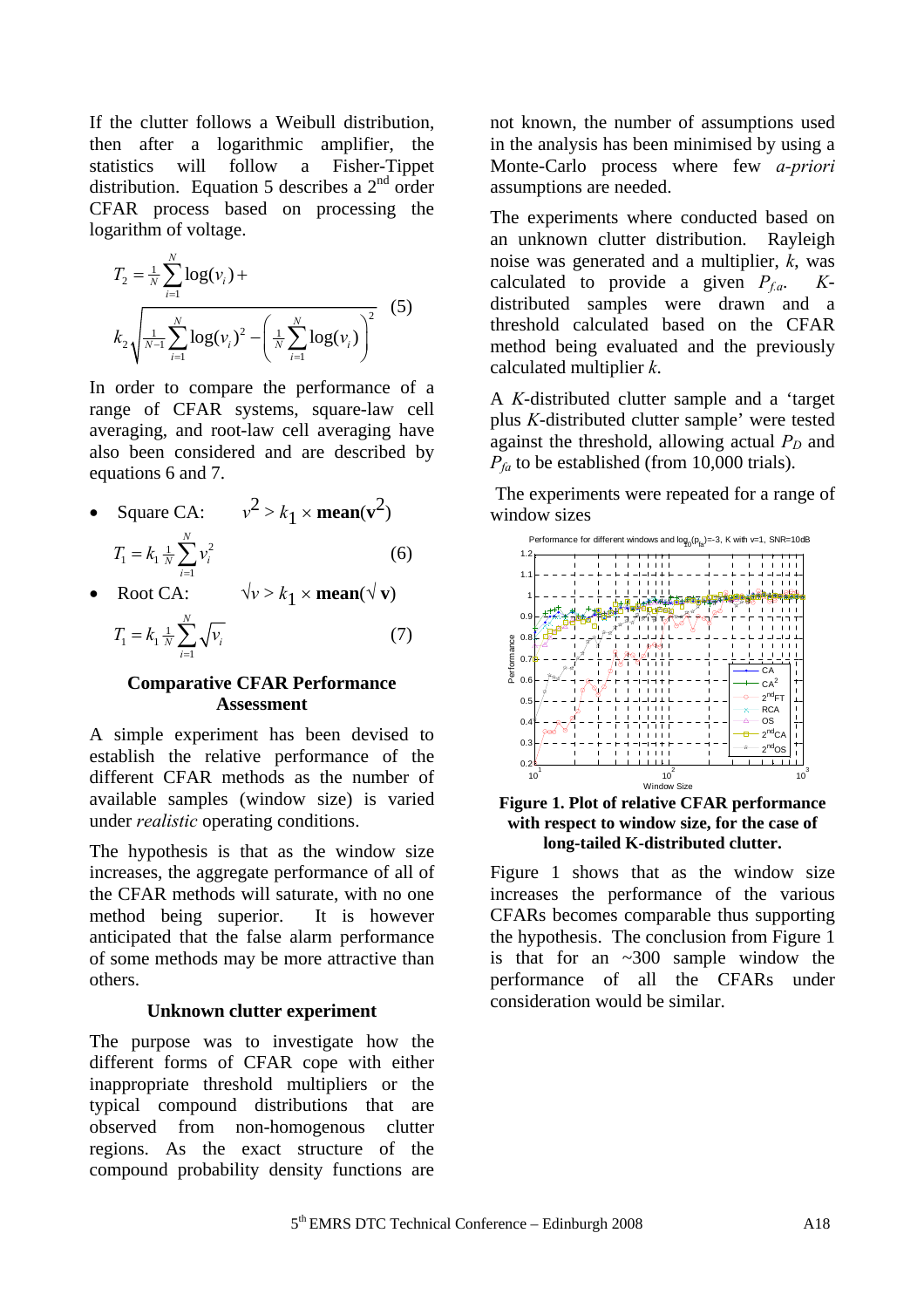

**Figure 2. Receiver Operating Curve for 294 cell window and long-tailed clutter**

Figure 2 shows that the Receiver Operating Curve for a 294 point window indicates that all of the 7 methods have comparable performance, as they all lie on the same ROC trajectory. It is clear however, that the methods do not behave in the same manner as the cell averaging approaches appear to be producing large numbers of false alarms due to a lower than expected threshold (and therefore a corresponding increase in the probability of detection).



#### **Figure 3 Plot of actual false alarm versus the intended false alarm probability for long-tailed K-distributed clutter.**

This behaviour is confirmed in Figure 3 where the actual  $P_{fa}$  is plotted with respect to the intended  $P_{fa}$ . The figure shows that all of the CFAR methods produce more false alarm returns than intended, however some are much more extreme than others. The  $2^{nd}$ order CFAR methods outperform the  $1<sup>st</sup>$  order methods, with the  $1<sup>st</sup>$  order methods all consistently setting the threshold much too low and therefore generating very large numbers of false-alarms. The experiment demonstrates that in unknown long-tailed clutter, if  $2<sup>nd</sup>$  order statistics can be estimated. then a more appropriate threshold choice can be made.

It is clear that with large window sizes (>200 cells) the performance difference between the different CFARs is minimal, i.e. when plotted, the CFAR ROC curves all lie on the same ROC trajectory. Thus a method is now required that can gather groups of 100+ homogenous cells from the scene of interest. The second experiment, looking at target corruption of these regions, will determine how accurately the regions need to be defined.

### **Target corruption experiment**

In a real scenario, the CFAR threshold may be set based on an *a-priori* assumption of the noise statistics (e.g. Rayleigh), yet the true clutter may be very long-tailed, or the local cells corrupted by targets or other environmental artefacts. The effect of corruption is that the probability density function describing the background becomes a compound distribution, comprised of clutter-like and target-like samples. If a few target returns are included in the background sample, the tail of the distribution is 'stretched', however the distribution is now multi-modal (i.e. multiple peaks of high density), rather than long-tailed.

The experiments where modified to produce a compound background distribution. A percentage of the samples had contributions from a Swerling 2 target added and the threshold location was calculated from the modified sample set, based on the CFAR method being evaluated and the calculated multiplier *k*.

A Rayleigh distributed 'noise' sample and a 'target plus noise sample' were tested against the threshold, allowing actual  $P_D$  and  $P_{fa}$  to be established (from 10,000 trials);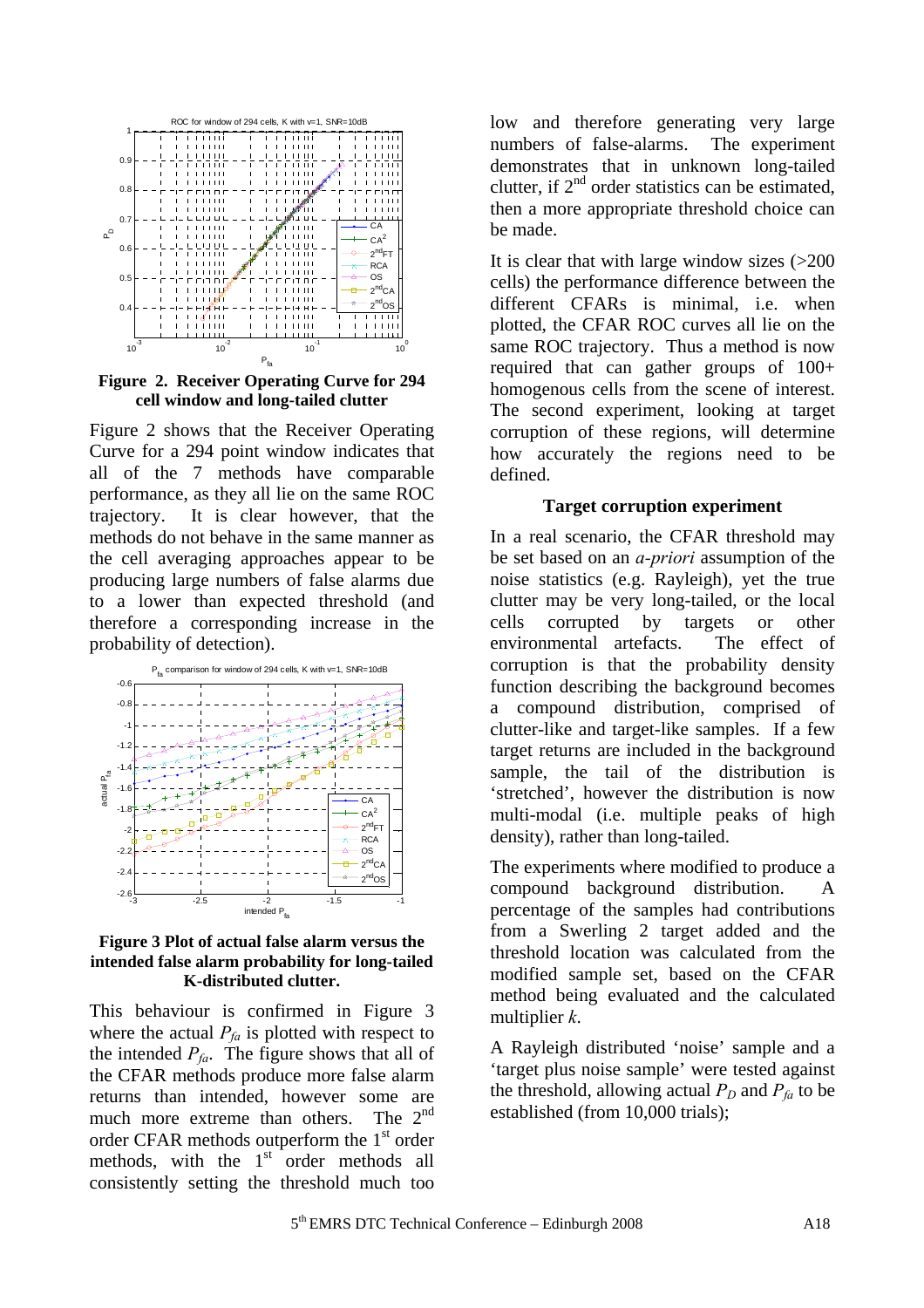

**Figure 4 Receiver Operating Curve for 294 cell window and a compound distribution, where 10% of the cells have been corrupted by target-like returns**

The ROC curve for a 294 point window shown in Figure 4 indicates that all 7 methods have comparable performance, i.e. no one method outperforms the other methods significantly as all the methods lie on essentially the same ROC curve trajectory.

Again it is clear, that the methods do not behave in the same manner. Figure 5 shows the  $P_f$ <sub>a</sub> performance of all 7 methods. All of the methods provide fewer (better) false alarms than the design intention, with an associated reduction in the  $P_D$ . Since the false alarms do not explode out of control, unlike in the true long-tailed distribution; although undesired, all of the methods could tolerate some degree of target corruption. Interestingly, there is no clear distinction between the performance of first and second order CFAR methods, rather the orderstatistic methods (best being  $1<sup>st</sup>$  order, followed by the  $2<sup>nd</sup>$  order) are the best performing, then root and linear cell averaging, and then the Fisher-Tippet CFAR etc. The performance with changing window size is very similar to the long-tailed clutter experiment with 200 to 300 cell window sizes providing good performance for all of the CFAR methods.



**Figure 5 Graph of actual**  $P_{fa}$  **versus intended** *Pfa* **for a 294 cell window and 10% corruption by target-like returns.** 



**Figure 6. Trade Off Surface for various CFAR Surfaces** 

A trade-off comparison can be made using the  $P_{fa}$  performance for the larger rangeazimuth window since the ROC performance can be considered 'equivalent',

The ranks of the different methods for the two different noise distributions have been plotted in Figure 6 (rank=1 is best, 7 is worst).

The trade-off surface reveals:

- for clutter-dominated scenarios (e.g. spatio–temporal CFAR), the 2nd order Fischer-Tippet approach is recommended.
- For noise-alone operation where target corruption may be an issue, 1st order order-statistic CFAR is best
- For mixed operation where both target corruption and long-tailed clutter may be present, 2nd order order-statistic CFAR is the best compromise.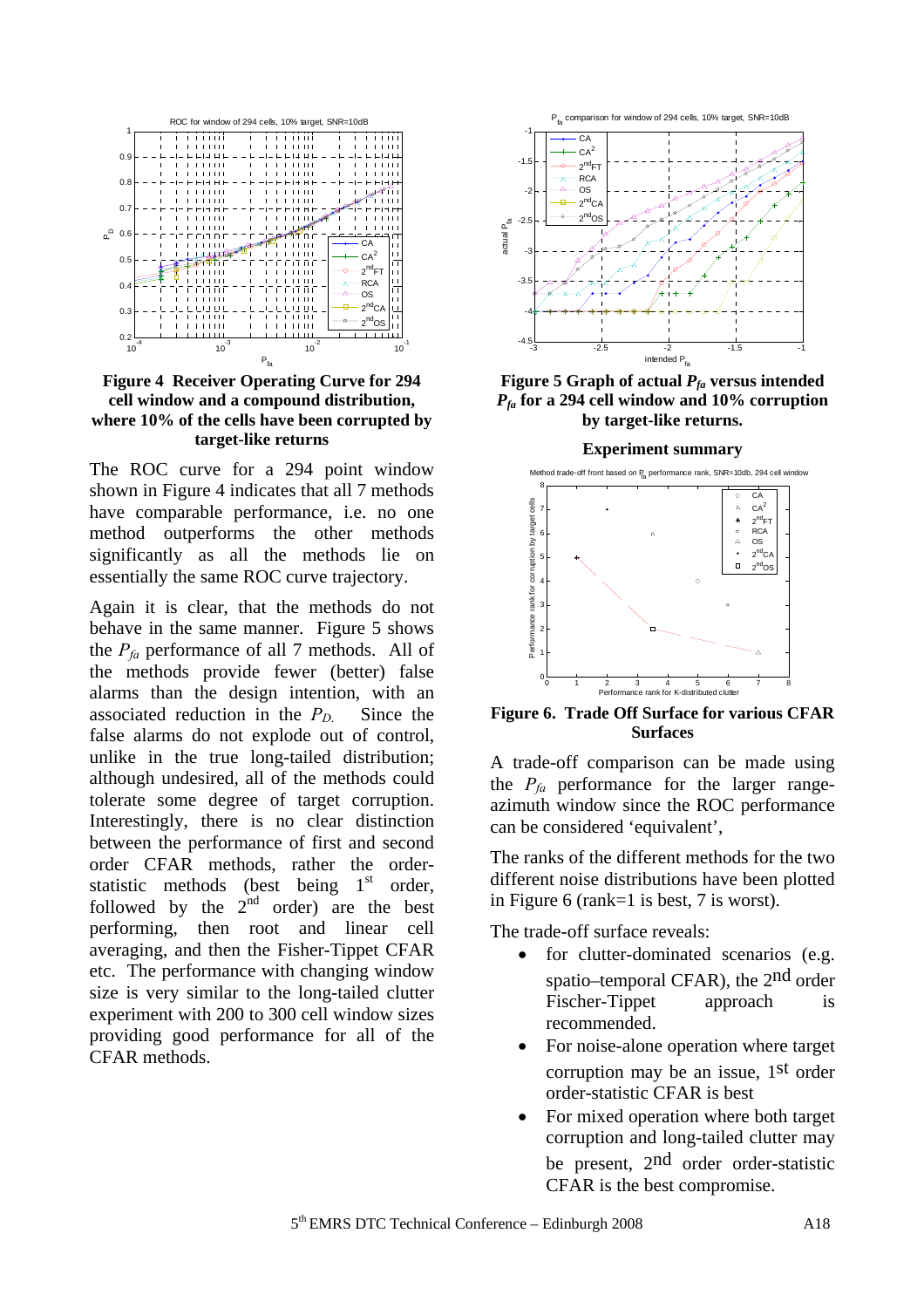• A 200+ cell window is best when 2nd order CFAR is being applied.

The two experiments have demonstrated 3 key observations in the comparison of  $1<sup>st</sup>$  and  $2<sup>nd</sup>$  order CFAR methods.

The first observation is that with window sizes greater than approximately 100 cells, the performance of all of the CFAR methods converge to lie on the same ROC trajectory, indicating that no one method could be considered superior when both  $P_D$  and  $P_{fa}$ performance are considered simultaneously.

The second observation is that in the presence of long-tailed clutter, with an unknown distribution, the  $2<sup>nd</sup>$  order CFAR methods provide the most reliable threshold locations (when moderate to large window sizes are considered). Many of the  $1<sup>st</sup>$  order methods place too low a threshold and the number of false alarms may be much higher than anticipated.

The  $3<sup>rd</sup>$  observation is that when the gathered cells are partially corrupted by target returns, resulting in a compound distribution, the order statistic methods provide the best performance, however all of the methods set the threshold high, reducing the  $P_D$ , but not incurring an increase in the number of false alarms that are observed.

# **Choice of CFAR**

The ideal CFAR for use with large window sizes is therefore either a  $2<sup>nd</sup>$  order ordered statistic method, for when more target corruption is expected than true long-tailed clutter; or a Fisher-Tippet  $2^{nd}$  order CFAR for when long-tailed statistics may be present but with mild target corruption. In practice however, the Fisher-Tippet CFAR is far simpler to process and has been selected as the best compromise solution.

As previously observed the homogeneity and stationarity of the clutter in the littoral environment is poor. If a large number of spatial samples is gathered, implying that the statistics are gathered over a wide tempospatial area, the region around the cell-undertest must be as clear as possible of artefacts

such as buoys, harbour walls, cliffs etc. in order to maximise the performance of the Fisher-Tippet CFAR. The problem now becomes how to gather an effective 200+ cells whilst minimising corruption by target returns and also attempting to collect from regions where the statistics are as homogenous as possible.

To overcome these problems a novel selforganising system based on the use of multiple intelligent software agents (MISA) has been developed. The agent system reacts to features in the environment according to simple rules and modifies the areas over which the statistics gathering processes are performed accordingly such that the spatio-temporal data gathering is more effective and therefore better suited to the  $2<sup>nd</sup>$  order CFAR process.

The key design philosophy has been to recognise that as the statistics of the scene are changing too rapidly to allow calculation to sufficient accuracy for idealised detection algorithms; any processing that is applied can only ever be sub-optimal.

# **The Multiple Intelligent Software Agent Spatio-Temporal CFAR Subsystem**



**Figure 7 Layout of cells and agents**

The CFAR cells are arranged as elements of a range-azimuth map. The map contains two types of agents: range-azimuth cells containing two identical IIR filters that perform temporal integration of successive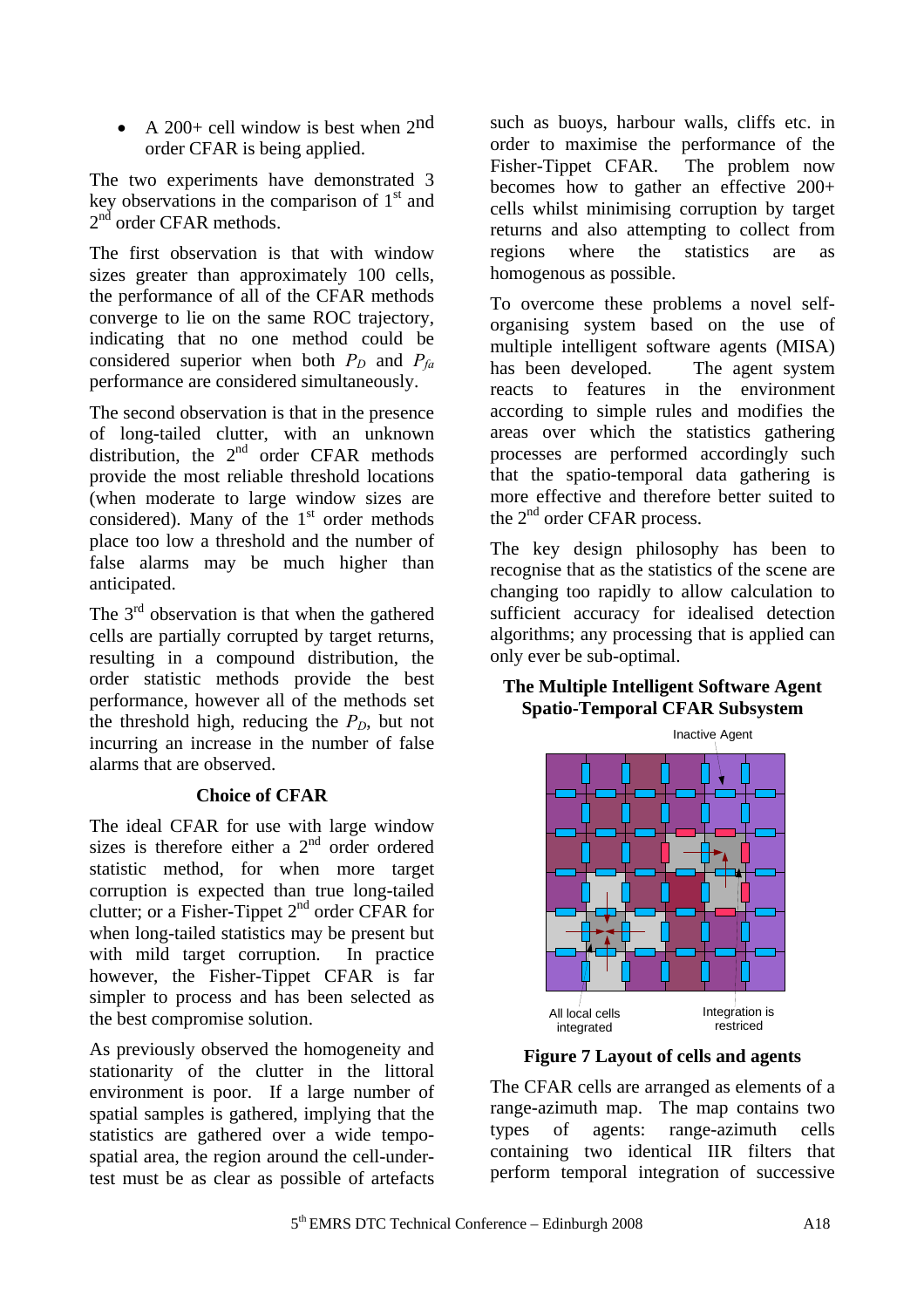target returns and the square of the returns and 'bridging agents' located between pairs of range-azimuth cells that attempt to assess whether the pair of cells have similar statistics or not. This process is illustrated in Figure 7. The 'bridging' agents use the temporal statistics gathered by the rangeazimuth cells in order to inform their decision, and if they decide that the pair of cells have statistically different characteristics, they prevent the spatial data gathering across the boundary of the statistical agents. The main effect is that land masses and other anomalous areas of clutter are formed into distinct areas. This ability to restrict spatial data gathering allows the statistics to better represent distinct areas of homogenous clutter. Local threshold calculations may be made based upon data which is comprised primarily of one probability density function, rather than being a compound distribution. In addition the problems observed with traditional CFAR where targets are difficult to detect in the vicinity of clutter boundaries have been largely eliminated.

## **Temporal Processing**

Temporal processing is performed by two identical IIR filters that perform temporal integration of successive target returns, and the square of the returns. The IIR filter that calculates the mean is described by the following recurrence relationship

$$
T_{\mu}(R,\theta,t) = \frac{0.9T_{\mu}(R,\theta,t-1) + I(R,\theta,t)}{1+0.9}
$$
 (8)

Where  $T_u(R, \theta, t)$  is the temporal mean at each range, azimuth and time,  $I(R, \theta, t)$  is the new raw input data. The filters produce the sum of exponentially decaying contributions from previous radar returns. The factor of 0.9 in the numerator and denominator provides the time constant of the filter. Approximately 10 scans of data influence the mean value that is calculated. In very non-stationary clutter, it is important to gather data only from a temporal history that can be assumed stationary. In some measured data that has been analysed, a maximum of 10 scans could be observed before the stationarity of the data was questionable.

A similar filter,  $T_{\sigma}(R,\theta,t)$ , that sums the squares of the input voltages is also applied with  $I(R, \theta, t)$  replaced by its square. Thus the variance (and therefore standard deviation) may be approximated as  $T_{\sigma}(R, \theta, t) - T_{\mu}(R, \theta, t)^2$ .

This simple approach to generating the mean and standard deviation of spatio-temporal regions allows the Fisher-Tippet  $2<sup>nd</sup>$  order CFAR process to be applied very easily. In order for the Fisher-Tippet CFAR to be used, the logarithm of the radar return amplitude is passed to the statistic gathering process.

## **Spatial Processing**

For the spatial processing, each rangeazimuth cell has 4 intelligent agents, the bridging or *B* agents, shared with its neighbours around its borders, as shown in Figure 5. The *B* agents prevent the spatial integration from being disturbed by fixed targets and other boundaries. Each *B* agent monitors the  $T_u(R, \theta, t)$  and  $T_\sigma(R, \theta, t)$  values of the cells on either side of it, and if either  $T_{\alpha}(R, \theta t)$  or  $T_{\alpha}(R, \theta, t)$  are consistently different, it switches to a blocking state and prevents spatial integration occurring across the boundary. Each *B* agent maintains  $\mu$  and *σ* values, the  $\mu$  value,  $B_{\mu}$ , being:

$$
B_{\mu}(R+,\theta,t)
$$
  
= 0.9B\_{\mu}(R+,\theta,t-1) + sgn $\left(\frac{T_{\mu}(R,\theta,t)}{-T_{\mu}(R+1,\theta,t)}\right)$  (9)

Where the notation  $B(R+\theta,t)$  denotes the agent that lies between cells  $(R, \theta)$  and  $(R+1, \theta)$ *θ*) etc. The agent  $B(R, \theta + t)$  is the equivalent in the orthogonal grid direction. The use of the signum function rather than the raw difference results in an indication of the median rate of dissimilarity rather than the mean of the difference between the agents. Again, the factor of 0.9 used in the equation has been set to provide reasonable results on data where stationarity may be approximated over 10 scans of data.

The decision as to whether the agent should block is generated by identifying the *B* agents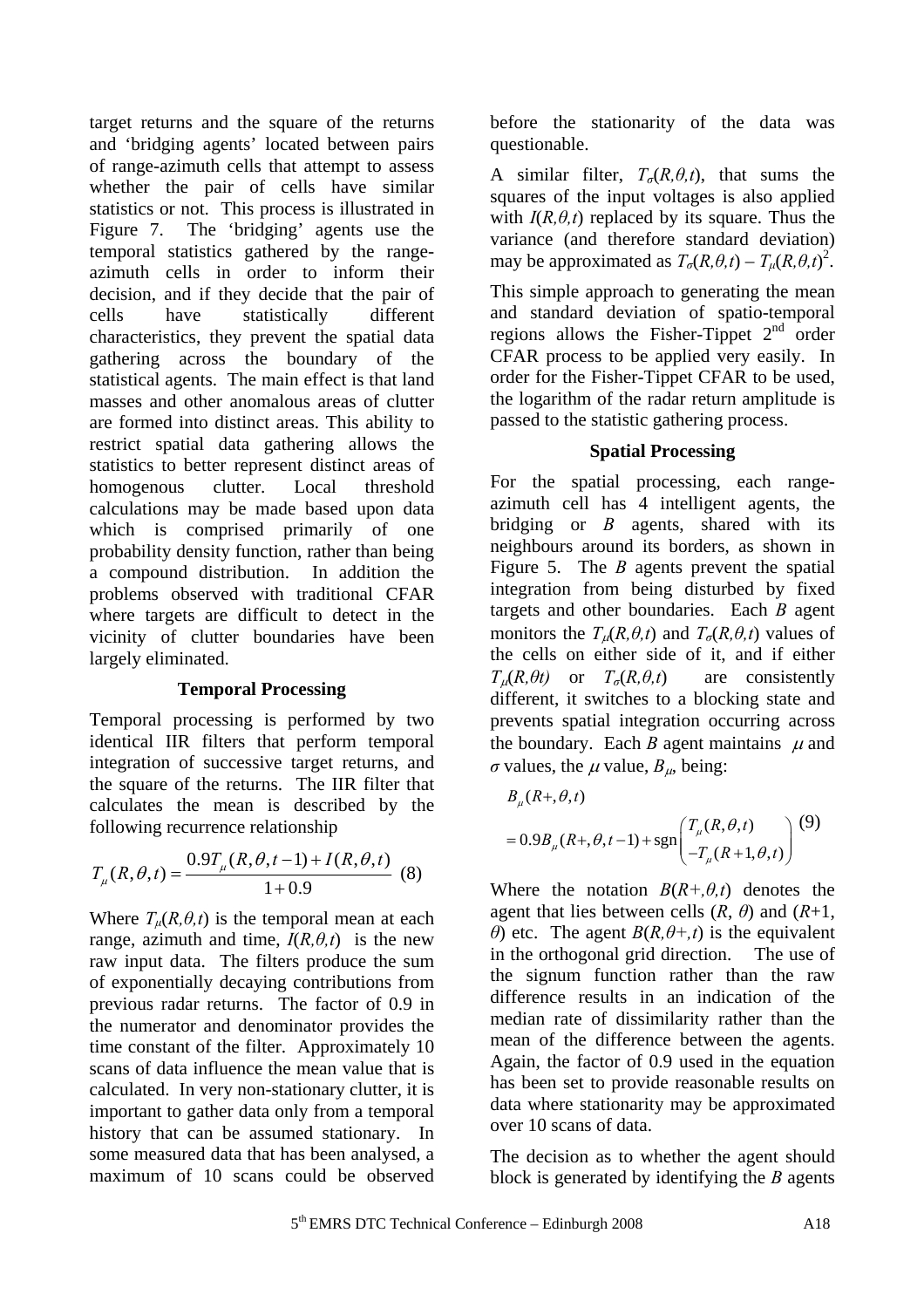which separate cells having the greatest dissimilarity (one agent for  $T<sub>u</sub>$  data and one for  $T_{\sigma}$ ) Thus the agents with the largest difference between means, and the largest difference between the squared returns are identified. The magnitudes of these two values are then used to set a threshold to determine the bridging agent's activity. The agent will record  $B(R, \theta +, t) = 0$  if either the  $|B_{\mu}|$  or  $|B_{\sigma}|$  is greater than 70% of  $|B_{\mu|\sigma}^{(\text{max})}|$ .

Expressed in formal logic the truth value for the blocking action, for a single azimuth *B* agent is

$$
B(R, \theta+, t) \Leftrightarrow
$$
  
\n
$$
\neg \left( \frac{B_{\mu}(R, \theta+, t)}{20.7 \left| B_{\mu}^{(\text{max})} \right| | B_{\sigma} (R, \theta+, t) > 0.7 \left| B_{\sigma}^{(\text{max})} \right| \right)^{10}
$$

Where TRUE and FALSE correspond to 1 and 0 respectively

This empirical rule provides a trade-off between adequate detection of clutter edges and false activations in the scene of the respective maximal values.

The spatial integration of the means is then described by:

$$
S_{\mu}(R,\theta,t) =
$$
\n
$$
\left(\frac{0.9S_{\mu}(R,\theta,t-1) + 0.7T_{\mu}(R,\theta,t)}{+\sum_{4} \left(S_{\mu}(R \pm 1,\theta \pm 1,t-1)B(R \pm, \theta \pm, t)\right)}\right)
$$
\n
$$
(11)
$$
\n
$$
\left(0.9 + \sum_{4} B(R \pm, \theta \pm, t) + 0.7\right)
$$

The integration of the squared returns is performed in a similar manner.

In the absence of blocking agent action statistics are gathered over an approximately  $5\times5$  cell area. The result is that the statistics are based on ~250 samples allowing a reasonable estimate of the  $2<sup>nd</sup>$  order statistics to be made.

## **CFAR Threshold**

A threshold is calculated based on the *S* results and the Fisher-Tippet CFAR equation is used to threshold the input data in *I.* To prevent moving targets from disrupting the mean and standard deviations, target detections, based on the thresholds calculated in the previous scan, are censored from the integration process. The censoring process simply prevents *T* level updates for any cells in which detections have been made. The censoring process is monitored to ensure that the censoring is only applicable to transient (i.e. moving targets) and that fixed targets are captured by the bridging agents.

The controlled spatial integration allows more samples to be gathered and more stable and accurate estimates of mean and variance to be obtained with edges in the scene preserved as sharp discontinuities. This process allows accurate thresholds to be determined to within a few cells of features within the environment. The new adaptive spatiotemporal CFAR is essentially an edgepreserving low-pass filter in a similar vein to median filters and Beltrami Flow [3]. However, median filtering and Beltrami flow derive the clutter-edge information independently for each scan and therefore rely on the noise levels to be much less than the intensity difference of the edges to be preserved. In contrast, with the new agent system, the clutter 'edges' are determined temporally over a sequence of scans and can therefore tolerate significantly more noise and are more stable between scans.

#### **Conclusion**

Many existing CFAR approaches will produce very good results if the clutter statistics are known exactly, but can perform badly if there is even a small error in the estimated parameters. The result is that by attempting to provide an optimal solution a very fragile process is created.

The self-adaptive spatio-temporal CFAR is proving effective at gathering large numbers of statistically homogeneous data samples from complex and difficult environments. The ability to gather large sample sizes means that robust estimates of threshold locations can be generated through  $2<sup>nd</sup>$  order CFAR processing, reducing fluctuations in false